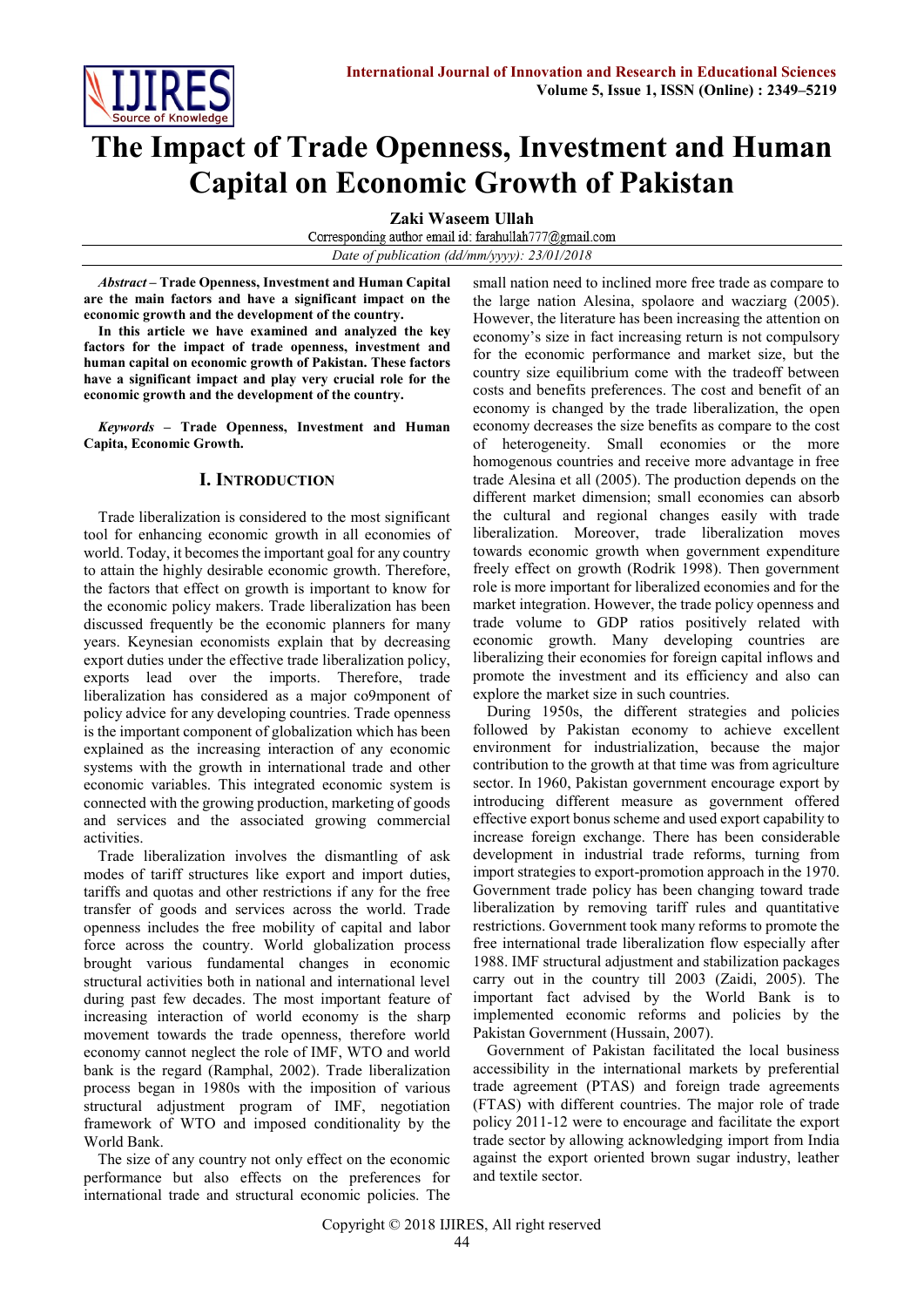

However, investment is one of the important factors in leading the economic growth in the developed and developing country. Neoclassical growth models predicted that capital accumulation and growth will increase in poor countries when capital outflows from the rich to poor economy. Hence, capital flows have a significant effect on the economic growth (Mc Lean and sheathe, 2002). Moreover, the endogenous growth theories assume that a well-functioning financial system may positively effect on growth through investment. Such financial system will enhance the ability to build new investment projects which support economic performance (Chaudhary, 2007) on the other hand, human capital is the main determinants by increasing the labor force for the economic growth. The new growth model supposed that labor is the important source of economic growth and more population helps to create the scientific discovery and advance technology. In addition, population growth can improve the labor productivity and accelerate the real GDP (Parkin, 2011). The impact of human capital on the growth has received attention by the policy makers. There are two different theories that predict the effect of human capital on economic growth. The first theory introduces human capital as an input factor for the production process (Lucas, 1998). This expresses that prevail direct correlation between the labor and output growth. The second approach stated that human capital consider as a root of productive growth. The volumes of human capital find out the capacity of a economy to introduce and to implement on existing technologies. Sala-I martin, Doppelhofer and Miller (2004) have conceived the primary school enrolments as a definite quantity for human capital. Barro and lee (1993) have considered human capital as a proxy variable through the average years of schooling. The theories of endogenous growth stated that knowledge gained a fundamental position in the process of economic growth. In different human capital theories, education seems to be essential component of growth of an economy. Therefore, there are many potential channels by which exports can encourage the human capital accumulation and growth rate in developing countries. Human capital accumulation enhancing the labor quality, which in turn increases the production capacity of labor force and promote further exports and growth of economy (Chuang, 2000). It is widely acknowledge that knowledge and education is the fundamental factor contributing to reduce the poverty, increase employment and production. Human resource development acts a paramount role in growth and development of any country.

The neoclassical growth theories discovered that the association between the trade liberalization and growth performance is influenced by the number of factors including region, attributes and the country. Hence, the empirical literature observed that there exist no direct links with openness and economic growth (Krueger, 1998). Model explains the exclusive determinant of long-run economic growth is the exogenously total factor productivity, which explain that long-run economic growth is the exogenously total factor productivity, which explain that long-run growth cannot affected by the interaction with

other economies. Rodrick (2001) and Brock and Durlauf (2001) described that geographical variables could have influence on economic growth which modify the sole effects of trade openness on the economic growth. Theoretical growth literature described more about the correlation between trade policies and economic growth as compare to trade volume and growth. Therefore, it determines from the correlation between trade barriers and growth cannot instantly comparable to the effects of trade volume and growth changes (Yanikkaya, 2003).

Pakistan tries to evaluate its economy to accomplish the maximum level of economic growth like any other country. The government has served to liberalize the trade, encourage the investment and improve the attribute of the human capital. Therefore, the government has worked to modify the infrastructure, investment climate and initiate industrial cities and to identify the other significant macroeconomic factors that are liable for the economic growth. In addition to simplifying the export and import process, eliminating tariff and non-tariff barriers and establish new markets for country products by creating free trade zones with other countries. Furthermore, government has concentrate on the social development and it acted on to decrease poverty and improves the living standard by growing investment in infrastructure likewise education and health services (Dardari, 2008)

This study aims to empirically investigate the impact of trade liberalization, investment and human capital on the GDP growth rate of Pakistan by using time series analysis over the period (1990-2014), in order to measure whether the government policy for liberalizing foreign trade, supporting the investment and encouraging the standard of human capital was successful policy. This research can support the economic policy makers with the object to attain high primary evolution towards the liberalized state started in 1970s and there exist significant correlation between trade liberalization and economic growth in china.

Bajwa and Siddiqi (2011), explored that the relationship between trade openness and economic growth for SAARC and establish short run unidirectional causality of trade openness and growth but bidirectional causality found in long run relationship. Berg and Kruger (2003) explored that positive affect and prescribed trade policy and trade openness played significant role in economic growth. Zakari and Shakoor (2011), declared that external shock could contend with government policies and those trade and economic policies affected on healthier trade openness. Government policies could defend the state industries from external shocks.

Iqbal and siddiqi (2010), analyzed the relationship between trade openness, capital formation and economic growth in Pakistan. Export, import, investment and GDP growth are the important variables that are used for measuring the co-integration estimation which indicate that there exists positive relationship between the variables in long-run for achieving economic growth. Many other research described the effect of capital formation, trade liberalization on economic growth (Loncan 2007, Marican 2009, Adams 2009, Bond and shchianteralli 2010, Adhikary 2011 and Soliu and Ibrahim 2014) tested that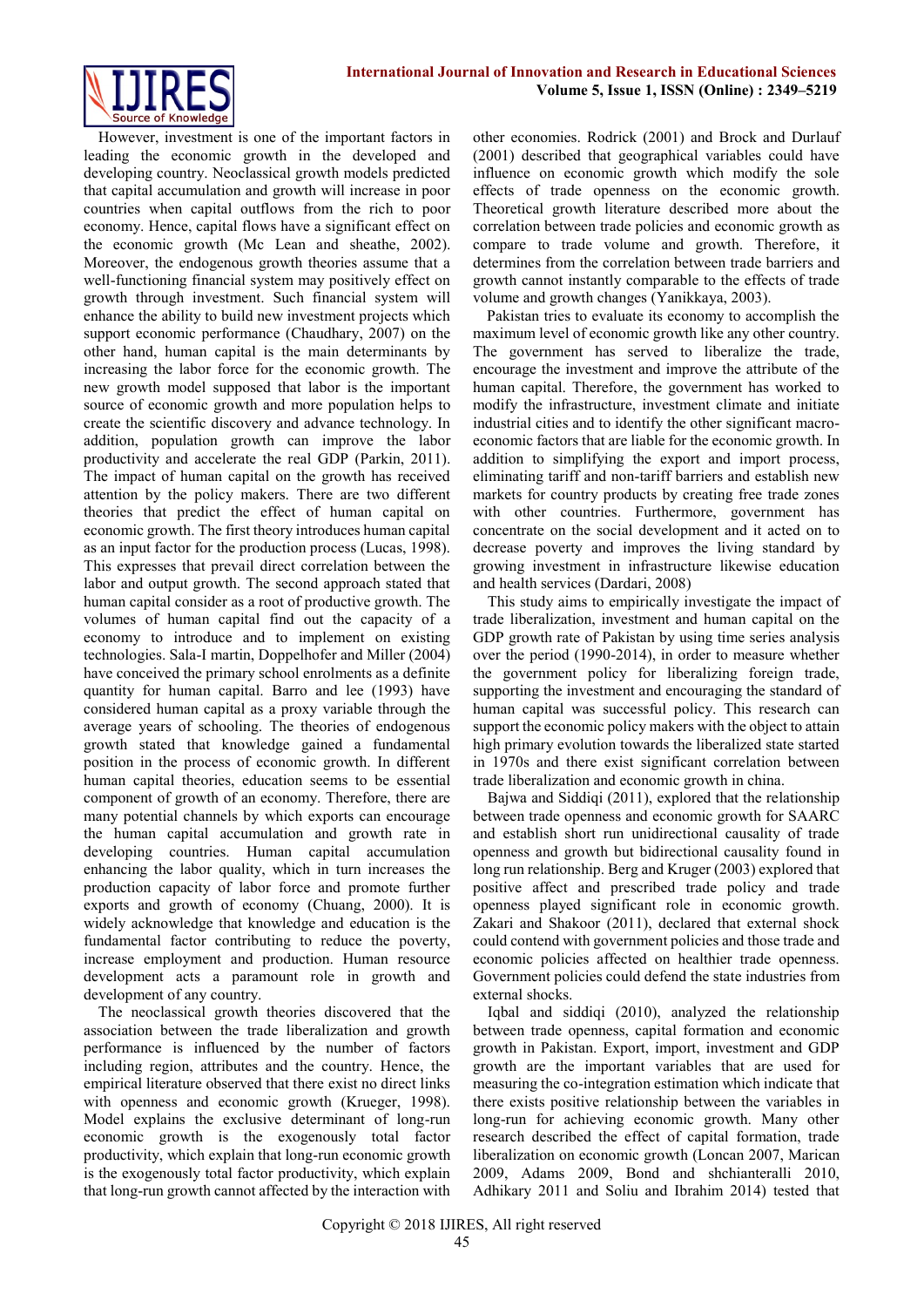

investment has significant effect on economic growth. However, Elboiashi, Noorbakhsh, Paloni and Azemar (2009) and Hooi and wah (2010) concluded that accretion in investment did not promote the GDP growth. Khan and khan (2012) investigate the effect of trade openness, capital growth and economic growth in Pakistan. The empirical results of the study showed a positive association between the financial liberalization and economic development. Jawaid (2014) employed GDP growth as dependent variable and capital formation and trade liberalization are on independent variables then concluded that there factors are positively supported for the growth-led financial development. Nath and Mamun (2006) analyze the causality between trade liberalization investment and growth in Bangladesh economy and fond that trade openness has promoted the capital formation in the economy that increases the economic growth.

Ramzan, Asif and Mustafa (2013) and Shaheen, Ali, Kauser and Bashir (2013) examined to show the effect of trade liberalization and macroeconomic variables on economic growth of Pakistan. The study used the Johansen co-integration test for variable estimation and then concluded that trade openness and Gross capital accumulation has significant effect on the economy that increases the economic growth of Pakistan.

On the other hand many researchers investigate the causality between populations (human capital) and economic growth. A positive association between the human capital and economic growth is supported by Savas (2003), Furuoka (2009) and Furuok and Munir (2011). However, Trang and Hieu (2011) describe that an increase in the rate of population growth causes a decrease in economic growth. Afzal (2009) found that there exist a negative association between the population growth and economic growth in Pakistan and the rapid growth in population leads to reduce in savings rate and investment growth, because resources are economic development in Pakistan. It is hypothesized in the paper that trade liberalization, investment and population does have a substantial effect on economic growth of Pakistan.

Johnson's co-integration tests and regression analysis are used to observe the effects and correlation between the variables. Augmented Dickey fuller (ADF) test is used to measure the stationary of date before applying measuring Johansen co-integration test to evaluate long term correlation between variables. Section 2 discusses the literature review with reference to trade liberalization, investment and human capital. Section 3 reviews the theoretical framework for date description with respect to economistic methodology section 4 briefly interprets the empirical analysis on variables and section 5 describes the concluding summery and policy implications originate from the study.

## **II. LITERATURE REVIEW**

Trade liberalization can actually improve the growth prospects of an economy by influencing the different sources of growth. An open economy can acquire many factors easily from the abroad as compare to closed economy. Trade liberalization leads to significant allocation of resources. When economics forces affect positively on the comparative advantage to specialize in the production sector then the output of that sector increases, which consequently boosts the growth. Chuang ((2000) stated that trade liberalization increase competition that generates innovation, technological advancement and greater allocation of resources. Many researches including Greenaway, Morgan and wright (2001) Utkulu and Ozdemir (2004) and Buchler, Helm and Lechner (2011) described that trade openness has a significant effect on growth while monitoring and implanting on trade policies in the economy. Yavari and Mohseni (2012) initiate that the Iranian economy is modified positively by trade openness, human capital, labor force and investment. Goswami (2013) concluded that trade liberalization acts as a significant role in the economic growth for major south Asia Countries.

Theoretically and empirically literature on the impact of trade openness on economic growth is reviewed by Ferrantino, Michae, Babula and Ingersoll (1997). At theoretical level, trade openness significantly affected the growth of any economy but there are conflicts among the economist about the time lag which claim for complete impact of trade liberalization. While the empirical literature identified that there is strong relation between trade openness, capital accumulation and economic growth in the growing economies. The impact of service sector openness on output growth is investigated by Mattoo, Rathindram and Subramanian (2001.) the paper used per capital GNP growth, vectors affected on controlled growth and trade in services is the main variables. Finally, results show that services sector liberalization has significant effect on GDP growth. The impact of advance trade liberalization process on economic growth particularly in manufacturing sector in china is estimated by Lardy (2003). It analysis that the consumed by population instead of consuming in productive purposes. In addition to all, Mushtaq (2006) indicated that there exist no long run co-integration association between the human capital and economic growth of Pakistan.

Chudhary, Ali and Faridi (2010) introduced the causality between trade openness, population and GDP growth in Pakistan. The study revealed that there exists significant association between GDP groth, trade openness and human capital in long run while labor force significantly contribute to economic growth in the sort-run analysis.

Rabinson (2013) investigated that trade liberalization and human capital has substantial relationship with agriculture growth. Auto regressive distributed lag (ARDL) approach is used to check the long run association between the prescribed variables; granger causality test applied to evaluate the causal relationship between of trade liberalization, physical capital, human capital and Real Gross Domestic Agriculture Product. Shaheen and Kauser (2013) determined that trade liberalization, Gross fixed capital formation has important impact on the economic growth of Pakistan.

Different economic reforms are employed to remove major obstacles in the way of free trade. The economic effect of these reforms on growth of Pakistan is examined by Siddiqi and iqbal (2005). This study investigate

Copyright © 2018 IJIRES, All right reserved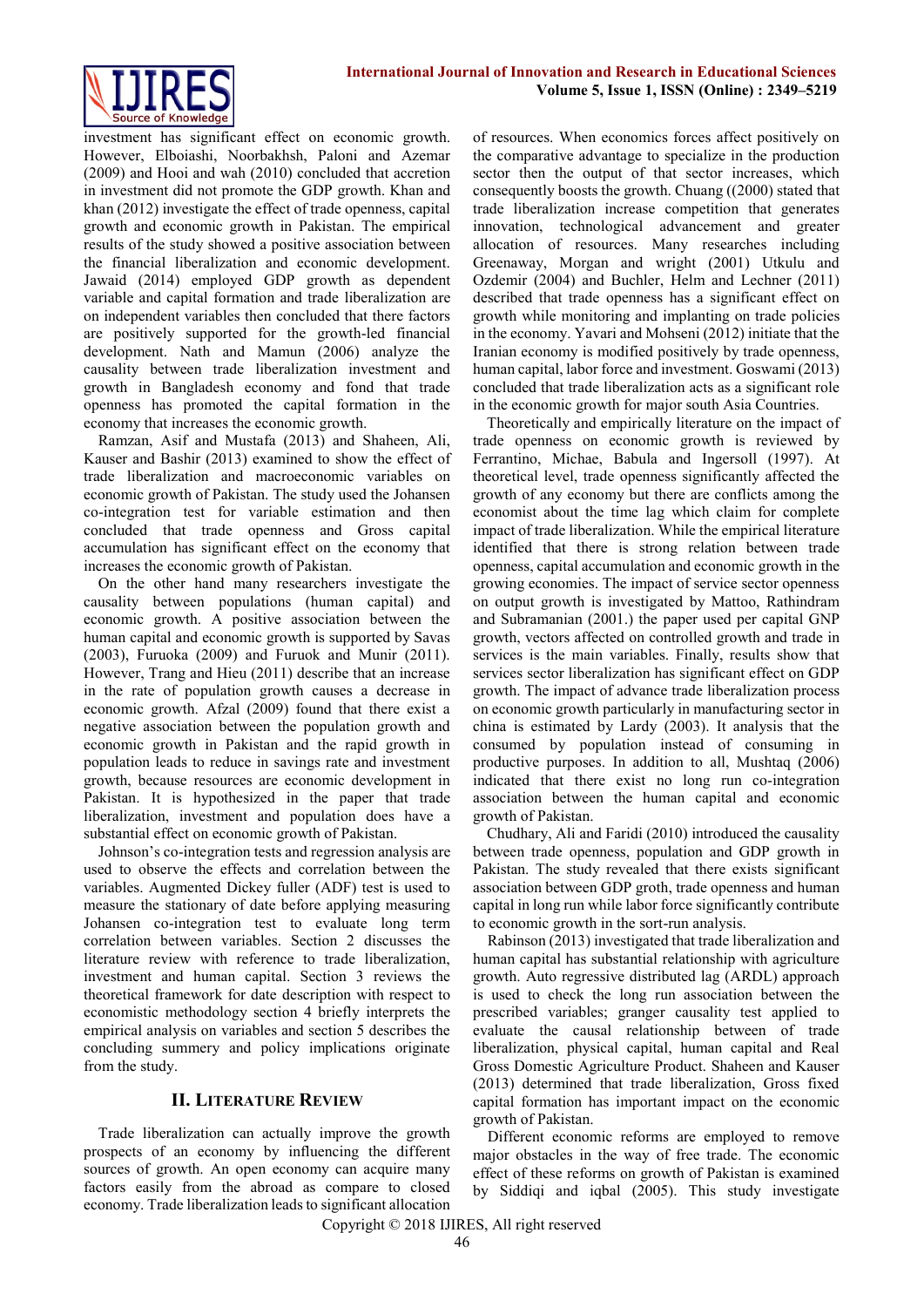

empirically trade liberalizations, fixed investment population and GDP growth and conclude that trade liberalization policies affect negatively on GDP growth in long run analysis but exports and imports have positive relationship with economic growth. Qayyum (2006) estimated and concluded that trade liberalization; investment and human capital have significant association with GDP growth.

Hye (2011); Arif and Ahmed (2012) investigated the effect of trade liberalization, capital formation and economic growth. The study concluded that there exist bidirectional significant relationship between the trade openness and GDP growth of Pakistan. Mustafa and Rizov (2012) empirically found that capital formation and human capital have significant association with economic growth; Trade liberalization has negative relationship with economic growth. Hosseini and Leelavathi (2013) determined that trade openness, gross fixed capital formation capital stock and population has positive and significant impact on economic growth of any country. Theoretical Frame Work:

Theoretical framework specify the link between the prescribed variables through which can yield a substantial theoretical base to our hypothesis. Theoretical framework provides most relevant concepts which justify the research hypothesis.

Trade openness lead to GDP growth of an economy with other macroeconomics variable; is a most debated content among the many economist. Mercantilist, Adam Smith and Ricardo emphasized on the value and volume of international trade. Neoclassical theories which give a great deal of today's economic growth theories that trade openness has positive influence on GDP growth of an economy in the medium temp but cannot continuously impact on growth in long run (Ferrantin, et all, 1997).

Growth theories stated that trade openness has significant effect on the trade liberalization through various aspects. Trade openness increase capital inflow by promoting FDI in economy which is the important source of capital accumulation that fulfills the investment gape in the country. Therefore, increase in the investment level leads to rise in production and services that promote the market size and employ end level in the economy. Another important effect of trade openness manipulate through education and technology transmission. There exist strong evidence that trade openness improve the productivity and efficient through technology spillover. Impact of trade openness and the population gives another channel to enhance the economic growth. In long run trade liberalization significantly affect the labor formation in the economy by providing different employment opportunities, education, knowledge and technological transformation (Lardy 2003, Fieslas 2005; Akmal, Ahmad and Mohsin 2007; chudhary et all, 2010).

"Trade liberalization has positive and significant association with economic growth" different researchers have concurred the same results. Nevertheless, there are different evidences that this association is positive or negative. Mody (2007) determined that increase in the trade volume in japan sustained a significant effect on GDP

growth and on the other side, increase in the trade volume in USA had negative impact on GDP growth of USA. Exchange rate has positive effect on GDP growth of any economy. When local currency becomes stronger, imports of goods and services become cheaper and value added exports causing more trade in international market which is positively influencing on the growth of any economy. Huang and Malhotra (2004), suggest that value of exchange rate depends on the level of growth of that country. The association between capital formation and GDP growth is very relevant to the economy's policy making with subject to international finance. More investment in the economy leads to enhance the income, which ultimately increase the economic growth of the country.

## **III. DESCRIPTION OF THE VARIABLES**

## *Gross Domestic Product (GDP)*

Gross Domestic Product (GDP) is the total money value of all the finished goods and services produce in a state within a specific time period. GDP includes all the public and private consumption, physical capital, and exports minus imports that take place within a specific territory.

Trade Openness:

The Trade-to GDP is frequently used to measure the value of international transaction relative to domestic transactions. This indicator is evaluated for each country as the average of total trade (the sum of exports and imports) relative to GDP.

Trade openness is used as the proxy of trade liberalization. It is calculated us;

 $To = (Express + \text{Imports}) / GDP X 100$ 

#### *Cross Fixed Capital Formation*

It includes the total cost beard on land improve nets; Plants, machinery and equipment purchases; and construction of road, railways, and like, education instructions, offices, hospitals. It is the major part of GDP expenditure.

#### *Human Capital*

Human capital is a measure of economic value of an employee's skill. It recognize that all the labor is equal and the quality of the labor can be improved by investing in education, experience and abilities of employee's have economic value for employers and for the economy.

| Variables      | of<br>Description     | Unit<br>of     | Sources    |  |
|----------------|-----------------------|----------------|------------|--|
|                | Variables             | Measurement    |            |  |
| <b>GDP</b>     | Gross Domestic        | Current US\$   | <b>WDI</b> |  |
|                | Product               |                |            |  |
| T <sub>O</sub> | <b>Trade Openness</b> | As % to GDP    | WDI        |  |
| <b>GFCF</b>    | Fixed<br>Gross        | Current US\$   | <b>WDI</b> |  |
|                | Capital               |                |            |  |
|                | Formation             |                |            |  |
| <b>HCAP</b>    | Human Capital         | School         | <b>WDI</b> |  |
|                |                       | enrollment-SEC |            |  |

#### *Model Specification*

I General specification of the model:

The model is determined with one regress and variable and the other regression variables are given below;

Y (X1, X2, X3, X4,……., Xi)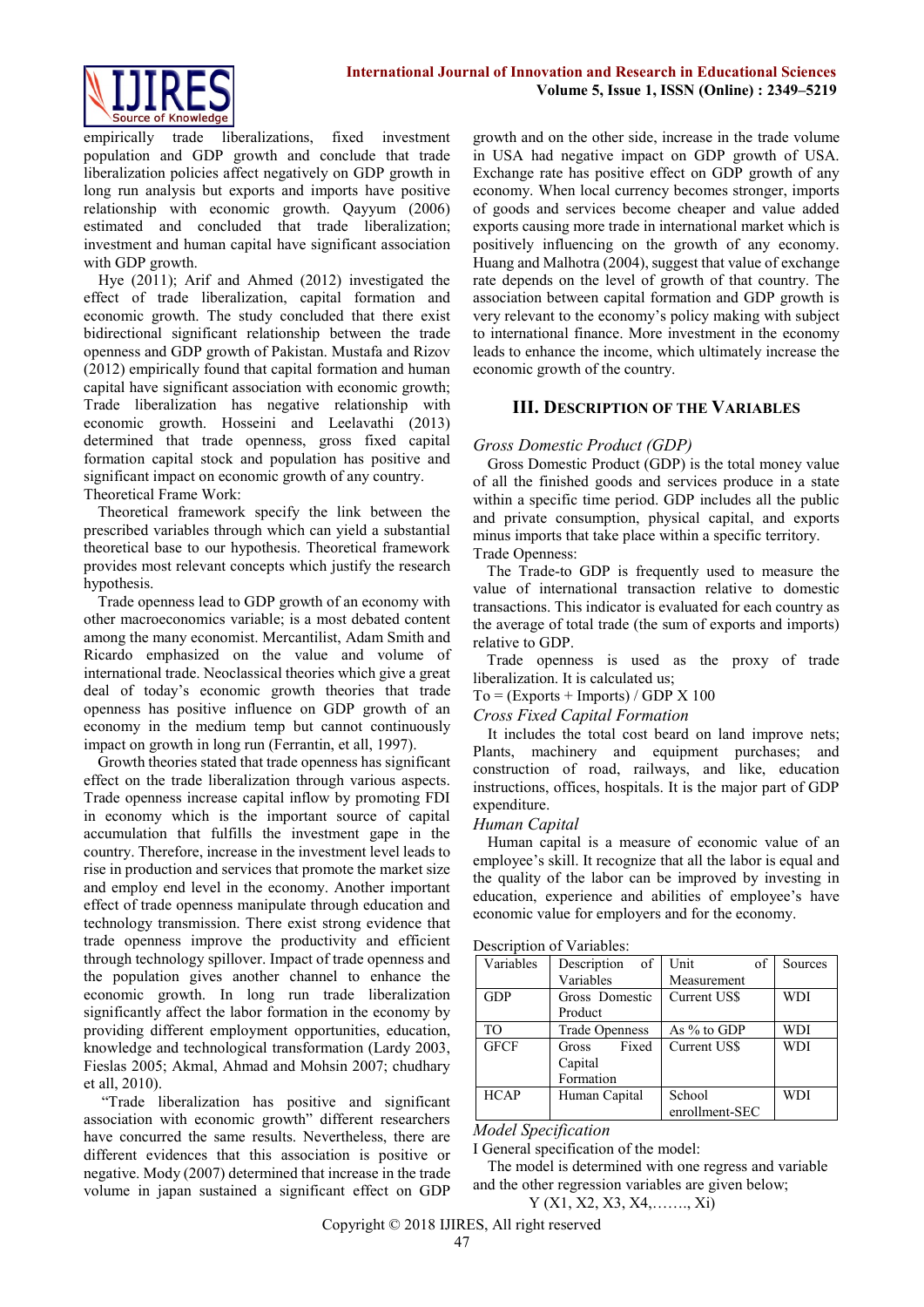

ii. Empirical speciation of the model: GDP=f (TO, GFCF, HCAP) Mathematical specification  $GDP = B0 + B1 (TO) + B2 (GFCF) + B3 (HCAP)$ 

 $+u$ 

The Model is;

LnGDP=B0+ B1 LnTo+ B2 LnGFCF+B3

LnHCAP+ u

Where B0 is the intercept B1, B2, B3 are the coefficient  $LnGDP =$  the natural log of Gross Domestic

product

 $LnTo =$  the natural log of Trade Openness  $LnHCAP =$  the natural log of Human Capital  $U =$  white Noise Error Term

## **IV. METHODOLOGY**

The study is based on secondary data source of time series for Pakistan with the time period from 1980-2012 all the variables are in the real value and expressed in the logarithmic form. Arise in the trade openness is frequently determined the increase in the total volume of country's trade. The increase in the trade openness shoes the success of trade liberalization policies. Therefore, trade openness (exports plus imports) use as the percentage of GDP. The data on the trade liberalization, gross fixed capital formation. Human capital and GDP growth are taken from the world Development Indicators (WDI). The variables Gross Domestic product (GDP), Trade openness (TO), Gross Fixed Capital Formation (GFCF) and Human Capital (HCAP) as proxy for secondary school enrollment are determined for the empirical analysis depend on the modern economic growth theory.

In this study a slightly different method from Wang and Yao (2003) is employed in the construction of human capital index due to data limitation. The enrollment of secondary school education ratio is used instead of completed education due to some constraints in the data availability.

The vector Autoregressive (VAR) model will be used for this empirical study. The short run and long run dynamics between the trade openness, gross fixed capital formation, human capital and economic growth is finding by employing time series econometrics analysis, such as the Consecration analysis, Error Correction Model (ECM) and analysis of Granger Causality. According to Granger and Newbolt (1974) the OlS regression estimation in the occurrence of non-stationary variables yields spurious regression. Therefore, measuring the time series data for is of main importance for the reliable results.

The analysis of variables begins with the Unit Root test to specify whether the time series data are stationary at level or at first difference. The Augmented Dickey Fuller (ADF) developed a procedure for the Unit Root test to examine for the stationary of the variables. The optimal Lag Length procedure is determined by the Akaike's information criterion (AIC) and Schwarz's information criterion (SIC) or the more usefully by the necessary lag length to whiten

the residuals. After determining the integration order of each time series and if the variables are any equilibrium or the long run relationship exists between the GDP and other repressors in the model. If the variables are cointegrated, the granger causality test will be directed on the vector error correction model (VECM) to find out the causality relationship among variables. While if there is no cointegration among the variables, then the VAR model will be used to test for the short run granger causality between the variables. Moreover, the VECM will be employed to the statistical diagnostic tests, namely, normality serial correction hetroskedasticity and Ramsey RESET tests of determine its statistical adequacy. Results and Discussion

The primary analysis of data executed the significant role in understanding of the data. This provides the direct and simply summary of the data which make a positions in the mind of researcher for further clarification of the econometrics analysis. The descriptive statistics of our model concerned as following;

| 1. Descriptive Analysis |              |             |               |              |  |
|-------------------------|--------------|-------------|---------------|--------------|--|
|                         | <b>LNGDP</b> | <b>LNTO</b> | <b>LNGFCF</b> | <b>LNHCC</b> |  |
| Mean                    | 24.87936     | 3.531959    | 23.07070      | 3.228559     |  |
| Medium                  | 24.85349     | 3.542910    | 23.01601      | 3.310249     |  |
| Maximum                 | 26.14000     | 3.661238    | 24.12377      | 3.600072     |  |
| Minimum                 | 23.88831     | 3.336823    | 22.15268      | 2.803645     |  |
| Std. Dev.               | 0.653570     | 0.075428    | 0.609874      | 0.241240     |  |
| <b>Skewness</b>         | 0.441068     | $-0.408414$ | 0.390086      | $-0.412899$  |  |
| Kurtosis                | 2.090101     | 2.966672    | 1.999132      | 1.929548     |  |
| Jarque-<br>Bera         | 2.208361     | 0.918937    | 2.214308      | 2.5613241    |  |
| Probability             | 0.331482     | 0.631619    | 0.330498      | 0.284614     |  |
| Sum                     | 821.0190     | 116.5546    | 761.3330      | 106.5424     |  |
| Sum sq.                 | 33           | 33          | 33            | 33           |  |

2. Correlation Analysis

|               | <b>LNGDP</b> | <b>LNTO</b> | <b>LNGFCF</b>           | <b>LNHCC</b> |
|---------------|--------------|-------------|-------------------------|--------------|
| <b>LNGDP</b>  | 1.000000     | $-0.303123$ | 0.990935                | 0 935916     |
| <b>LNTO</b>   | $-0.303123$  | 1.000000    | $-0.230018$ $-0.218279$ |              |
| <b>LNGFCF</b> | 0.990935     | $-0.230018$ | 1.000000                | 0.937302     |
| <b>LNHCC</b>  | 0.935916     | $-0.218279$ | 0.937302                | 1 000000     |

3. Unit Root Test

| Variables     | <b>ADF</b> statistics | Probability | Order of    |
|---------------|-----------------------|-------------|-------------|
|               |                       |             | Integration |
| <b>LNGDP</b>  | $-5.343152$           | 0.0001      | l(1)        |
| <b>LNTO</b>   | $-7.950091$           | 0.0000      | 1(1)        |
| <b>LNGFCF</b> | -4.517866             | 0.0011      | 1(1)        |
| <b>LNHCAP</b> | $-4.648374$           | 0.0008      | '(1.        |

4. Lag Length Criteria

| Lags | AIC          | SIC         |
|------|--------------|-------------|
|      | $-5.037081$  | $-4.852051$ |
|      | $-11.26300*$ | 10.33785*   |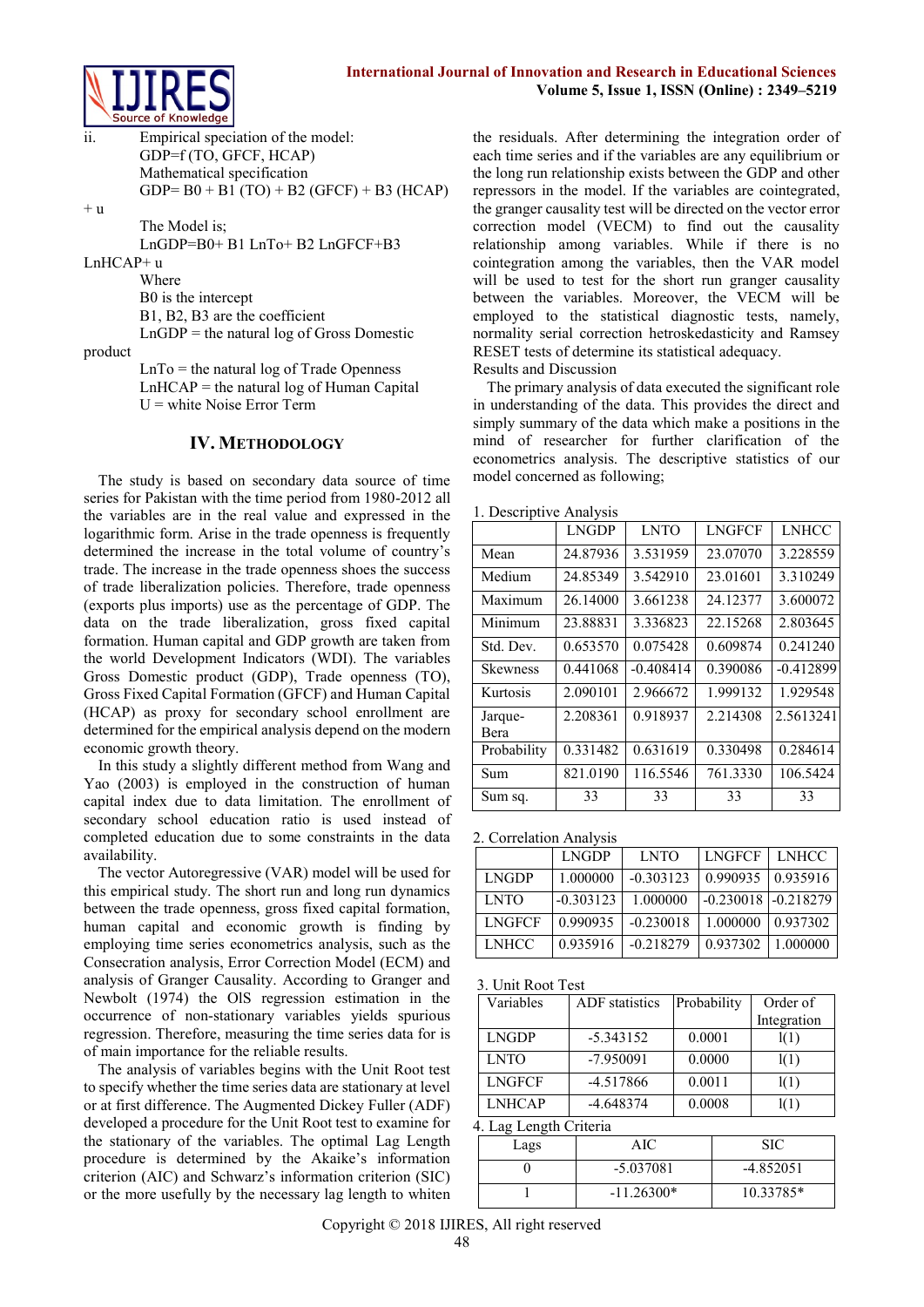

|  | 9.569508 |
|--|----------|
|  |          |

Indicates lag order selected by the criterion

#### 5 Johanson Contegration Test Results

5.1 Unrestricted Cointegration Rank Test (Trace)

| Hypothesized   | Eigenvalue | Trace            | 0.05           |
|----------------|------------|------------------|----------------|
| No. of $CE(s)$ |            | <b>Statistic</b> | Critical Value |
| None           | 0.451732   | 35.98933         | 47.85613       |
| At most 1      | 0.308593   | 17.35859         | 29.79707       |
| At most 2      | 0.151625   | 5.918765         | 15.49471       |
| At most 3      | 0.026147   | 0.821357         | 3.841466       |

Trace test indicates no cointegration at the 0.05 level

## 5.2 Unrestricted Cointegration Rank Test

| (Maximum Eigenvalue) |            |           |                |  |
|----------------------|------------|-----------|----------------|--|
| Hypothesized         | Eigenvalue | Max-Eigen | 0.05           |  |
| No. of $CE(s)$       |            | Statistic | Critical Value |  |
| None                 | 0.451732   | 18.63074  | 27.58434       |  |
| At most 1            | 0.308593   | 11.43982  | 21.13162       |  |
| At most 2            | 0.151625   | 5.097408  | 14.26460       |  |
| At most 3            | 0.026147   | 0.821357  | 3.841466       |  |

Max-eigenvalue test indicates no Cointegration at the 0.05 level.

6. Error Correction Model Results Dependent variable: DGDP Method: Least Squares Date: 09/10/16 Time: 12:36 Sample (adjusted): 1981 12012 Included observation: 32 after adjustments

| Variable      | Coefficient  | Std. Error   | t-statistic | Prob.  |
|---------------|--------------|--------------|-------------|--------|
| $\mathcal{C}$ | $-2.36E+11$  | $1.38E + 11$ | $-1.709205$ | 0.1003 |
| <b>DTO</b>    | $-2.97E08$   | $5.48E + 08$ | $-0.542770$ | 0.5923 |
| <b>DGFCF</b>  | 3.077026     | 0.669933     | 4.593038    | 0.0001 |
| DHCC          | $3.36E + 08$ | $1.16E + 09$ | 0.289859    | 0.7744 |
| $LNGDP(-1)$   | $5.89E + 09$ | $1.70E + 10$ | 0.346199    | 0.7322 |
| $LNTO(-1)$    | $31.8E + 09$ | $2.13E+10$   | 0.149359    | 0.8825 |
| $LNGFCF(-1)$  | $5.52E + 09$ | $1.69E+10$   | 0.327312    | 0.7463 |
| $LNHCC(-1)$   | $-1.42E+10$  | $1.27E+10$   | $-1.118054$ | 0.2746 |

| R-squard          | 0.686215     | Mean dependent    | $6.30E + 09$ |
|-------------------|--------------|-------------------|--------------|
|                   |              | var               |              |
| Adjusted R-       | 0.594695     | S.D. dependent    | $8.77E + 09$ |
| Squared           |              | var               |              |
| S.E. of           | 5.58E+09     | Akaike info       | 47.93595     |
| regression        |              | criterion         |              |
| Sum squared       | $7.48E + 20$ | Schwarz criterion | 48.30239     |
| resid             |              |                   |              |
| Log likelihood    | -758.9752    | Hannan-Quinn      | 48.05741     |
|                   |              | Criter            |              |
| F-statistic       | 7.497939     | Durbin-Watson     | 48.05741     |
|                   |              | stat              |              |
| Prob(F-statistic) | 0.000082     |                   | 2.294192     |
|                   |              |                   |              |

7. Granger causality Tests Results

| $\sim$ Oranger causality Tests results  |  |
|-----------------------------------------|--|
| Pairwise Granger Causality Test sample: |  |

| Null Hypothesis                                                                             | Obs             | F-statistic        | Prob.            |
|---------------------------------------------------------------------------------------------|-----------------|--------------------|------------------|
| LNTO does not Granger<br>Gause LNGDP<br>LNGDP does not Granger<br><b>Granger Cause LNTO</b> | 25              | 4.38787<br>1.47520 | 0.0257<br>0.2976 |
| <b>LNGFCF</b> does not Granger<br>Cause LNGDP<br>LNGDP does not Granger<br>Cause LNGFCF     | 25              | 1.31498<br>0.96301 | 0.3539<br>0.5206 |
| LNHCC does not Granger<br>Cause LNGDP<br>LNGDP does not Granger<br>Cause LNHCC              | 25              | 0.56073<br>1.08420 | 0.7846<br>0.4559 |
| <b>LNGFCF DOES NOT</b><br>Granger Cause LNTO<br>LANTO does not Granger<br>Cause LNHCC       | 25              | 9.85328<br>1.88940 | 0.0020<br>0.1935 |
| LNHCC does not Granger<br>Cause LNTO<br>LNTO does not Granger<br>Cause LNHCC                | 25              | 4.24075<br>1.05659 | 0.0283<br>0.4699 |
| LNHCC does not Granger<br>Cause LNGFCF<br>LNGFCF does not Granger<br>Cause LNHCC            | $\overline{25}$ | 0.68452<br>0.80941 | 0.5791<br>0.6139 |

## **V. CONCLUSION**

This study analysis an attempt to describe the empirical evidence on the relationship among the trade openness, physical capital, human capital and economic growth. The empirical measurement based on Johansen Cointegration, Parsimonious ECM and granger causality for Pakistan time series data from 1980-2012. The significant results of time series econometric analysis are stated as:

- 1. The ADF unit root test indicates that all the variables are at stationary at their first difference, since the variables are integrated of same order, l(1)
- 2. Johansan Cointegration test shows that there exist a long run relationship between the trade openness, physical capital, human capital and economic growth………………………………………………… ………………………………………………….
- 3. The short run dynamic ECM results indicates that trade openness and human capital have significant effect on the GDP growth which explained the validity of exports led to economic growth hypothesis and modern growth theory for Pakistan.
- 4. This results indicated the importance of trade liberalization in order to increase the economic growth the study suggest that Pakistan should do more for effective trade liberalization policies to increase the more GDP growth.

Since, this study conclude that the trade liberalization and human capital are important factors for the Pakistan long term economic growth and development,

Copyright © 2018 IJIRES, All right reserved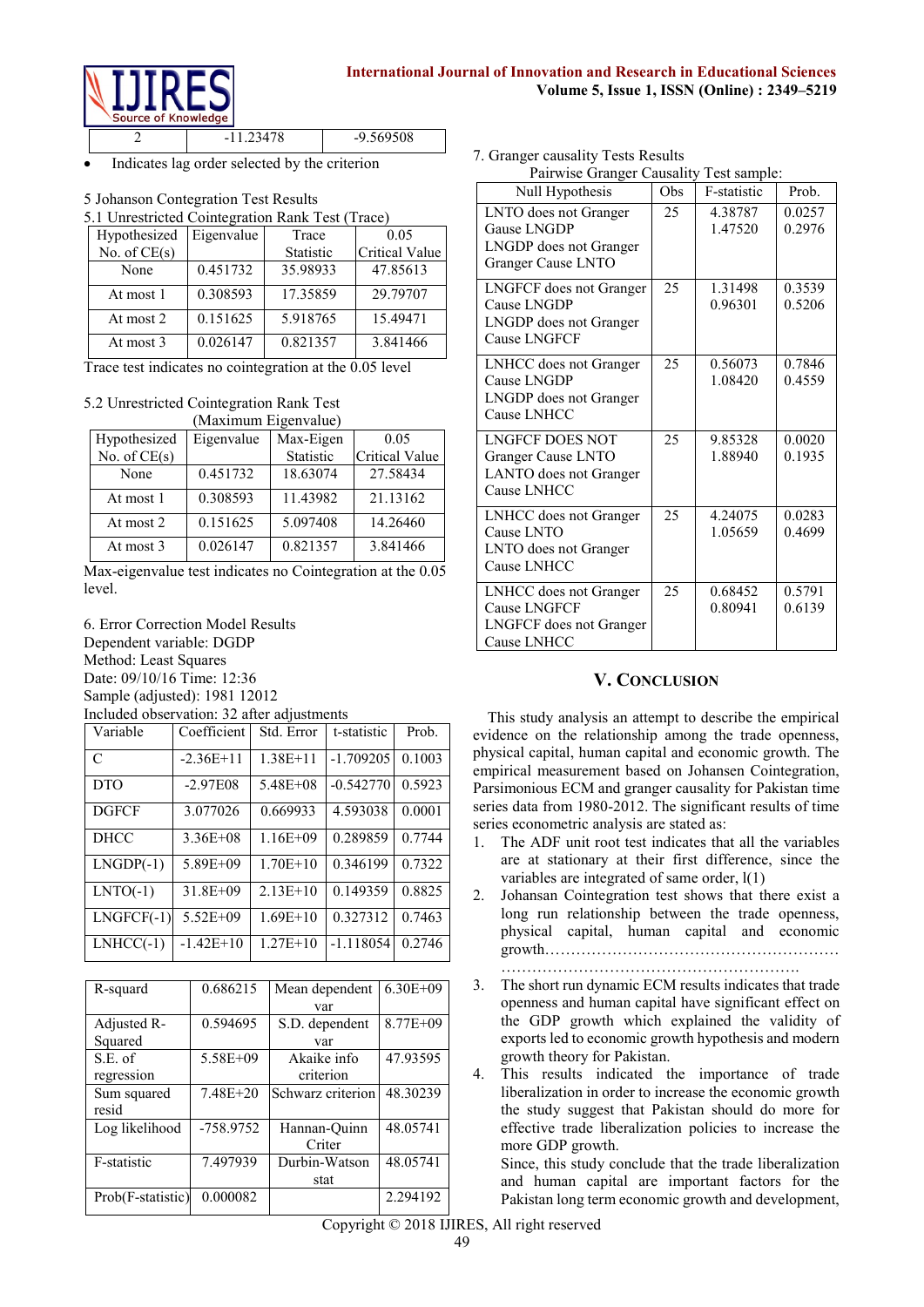

the following polices need to be adopted by the government for improving human capital and enhancing exports and GDP growth in Pakistan. Role of the trade liberalization and economic growth increased due to global recession of 2008-09 which indicate the positive link between trade openness and GDP growth; world GDP decreased due to fall in trade volume of world, then trade openness to be a significant contributor to GDP growth. Pakistan should focus on improving basic infrastructure, establishing entrepreneurship, Capital accumulation, favorable condition for investment and developing a secure macroeconomic framework.

To Accelerating the economic growth rate to more than the existing value, sustained macroeconomic stability in all the economic sectors particularly in agriculture and industry and introducing and investment-friendly business environment for Pakistan. At the same time, affective economic policies should be realized the dynamic economic functioning in the report-oriented policy environment.

- The ADF unit roof test indicates that all the variables are at stationary at their first difference. Since the variables are integrated of same order, l(1).
- 6. Johansen Cointegration test shows that there exist a long run relationship between the trade openness, physical capital, human capital and economic growth……………….………………………………

……………………………………………………

- 7. The short run dynamic ECM result indicates that trade openness and human capital have significant effect on the GDP growth which explained the validity of exports led to economic growth hypothesis and modern growth theory for Pakistan.
- This result indicated the importance of trade liberalization in order to increase the economic growth the study suggest that Pakistan should do more for effective trade liberalization policies to increase the more GDP growth.

#### *Future*

Since, this study conclude that the trade liberalization and human capital are important factors for the Pakistan long terms economic growth and development, the following polices need to be adopted by the government for importing human capital and enhancing exports and GDP growth in Pakistan. Role of the trade liberalization and economic growth increased due to global recession of 2008-09 which indicate the positive link between trade openness and GDP growth; world GDP decreased due to fall in trade volume of world, then trade openness to be a significant contributor to GDP growth. Pakistan should focus on improving basic infrastructure, establishing entrepreneurship, capital accumulation, favorable condition for investment and developing a secure macroeconomic framework.

To Accelerating the economic growth rate to more than the existing value, sustained macroeconomic stability in all the economic sectors particularly in agriculture and industry and introducing and investment-friendly business environment for Pakistan. At the same time, affective economic policies should be realized the dynamic economic functioning in the export-oriented policy environment.

#### **REFERENCES**

- [1] Adams, S. (2009) Foreign Direct investment, domestic investment, and economic growth in Sub-Saharan Africa, 1850- 1935. Journal of Policy Modeling, 31, pp. 939-949. Hyperion Economic Journal Year III, no. 2(3), June 2015.
- [2] Adhikary, B.K. (2011) FDI, trade openness, capital formation, and economic growth in Bangladesh: a linkage analysis. International Journal of Business and Management, 6(l), pp. 16-28.
- [3] Adams, S(2009). Foreign Direct investment, domestic investment, and economic growth in Sub-Saharan Afica, 1850-1935. Hiyrbak if Oikuct Nidekubgm 31, pp. 939-949. Hyperion Economic Journal Year III, no. 2(3), June 2015.
- [4] Adhikary, B.K. (2011) FDI, trade openness, capital formation, and economic growth in Bangladesh: a linkage analysis. International Journal of Business and Management, 6(l), pp. 16-28.
- [5] Afzal, M. (2009). Population Growth and Economic Development in Pakistan. The Open Demography Journal, 2, pp. 1-7.
- [6] Bond, S., Leblebicioglu, A. & Schianterelli, A. (2010) Capital accumulation and growth; A new look at the empirical evidence Journal of Applied Econometrics. 25(7), pp. 1073-1099.
- [7] Buehler, S., Helm, M., & Lechner, M. (2011) Trade Liberalization and Growth: Plant-Level Evidence form Switzerland. University of St. Gallen: School of Economics and Political Science.
- [8] Elboiashi, H., Noorbakhsh, F., Paloni, A. & Azemar, C. (2009) the causal relationship between foreign direct investment (FDI), domestic investment (DI) and ecomoic growth (DGP) in North a frican non-oil producing countries: empirical evidence form contegration analysis. Advancs in Management, 2(11), pp. 19-25.
- [9] Furuoka, F. (2009). Population Growth and Ecomoic Development, New Empirical Evidence from Thailand. Economics Bulletin, 29(1), pp. 1-14
- [10] Furuoka, F., & Munir, Q. (2011) Can population Growth Contribute to Economic Development? New Evidence from Sigapore. Economics Bulletin, 31(4) pp. 3226-3239.
- [11] Greenaway, D., Morgan, W., & Wright, P. (2001) Trade Liberalisation and Growth in Developing Countries. Journal of Development Economics, 67(1), pp. 229-244.
- [12] Hoori, L.H. & Wah, T.B (2010) Linkages between foreign direct investment, domestic investment and economic growth in Malaysia. Journal of Economic Cooperation and Development, 32(4), pp. 75-96.
- [13] Loncan, A.H. (2007) Infrastructure investment and Spanish economic growth, 1850-1935. Exploration in Economic History, 44, pp. 452-468.
- [14] Merican, Y. (2009) Foreign direct investment and growth in ASEAn-4 nations.
- [15] International Journal of Business and Management, 4(5), pp. 46-61.
- [16] Mushtaq, K. (2006) Population Growth and Economic Development. Test for Causality. The Lahore Journal of Economics, 11(2), pp. 71-77.
- [17] Saves, B. (2008). The Relationship between population and Economic Growth:
- [18] Empirical Evidence from the Gentral Asian Economics. OAKA, 3(6), pp. 161-183.
- [19] Soliu A. & lbrahim, O. (2014) Empirical analysis of trade openness, capital formation, FDI, and economic growth: Nigeria experience. The international journal of Social Sciences and Humanities Invention, l(1), pp. 36-50.
- [20] Trang, P.T., & Hieu, T.H. (2011) Effects of Population Growth on Ecnomic Growth in Asian Developing Countries. Bachelor Project in Economics, Malardalen University.